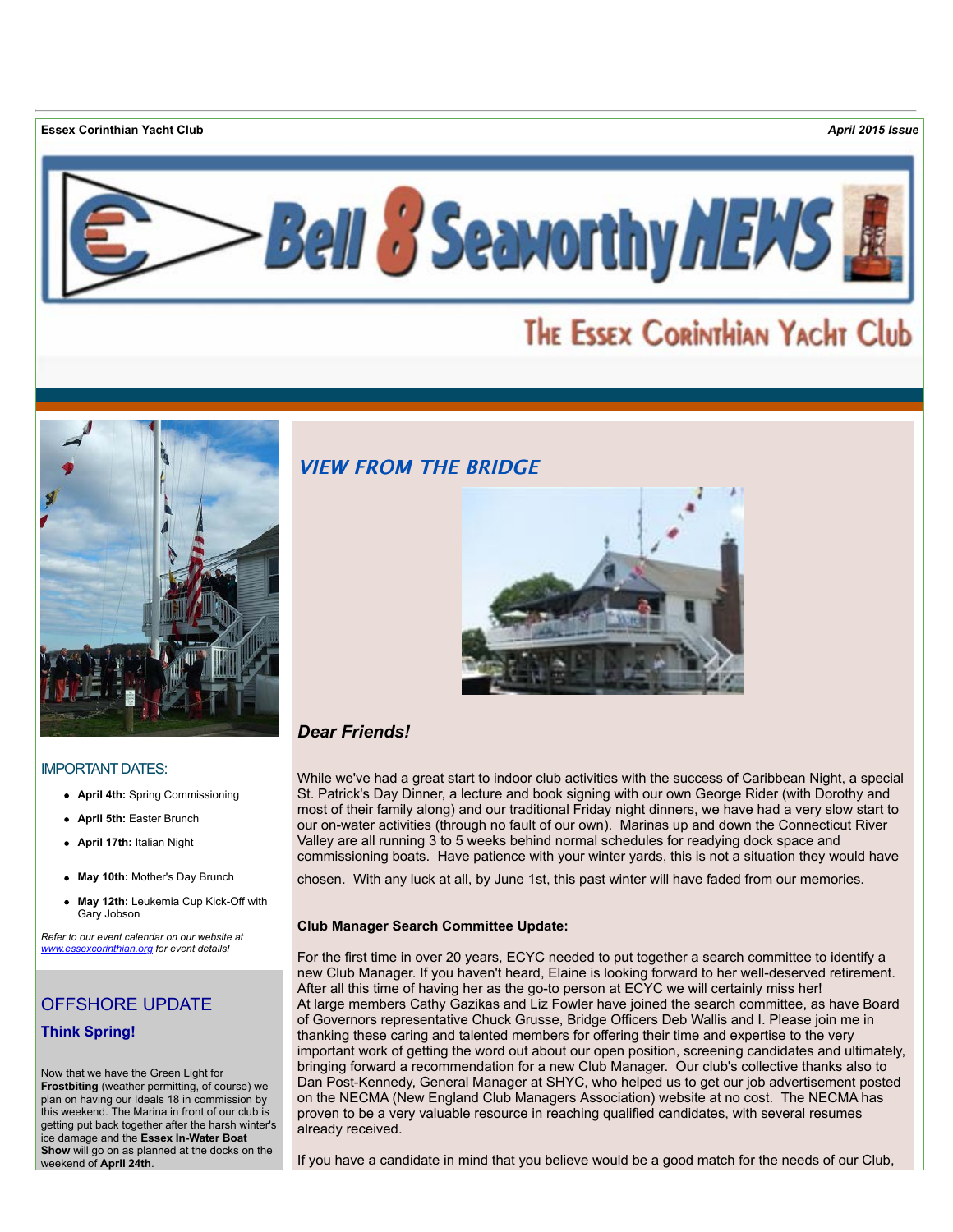I am pleased to announce that **Jon Gibbs** has agreed to be our **Ideal 18 Fleet**

**Coordinator**. Jon has been involved with the boats and will help carry forward our Ideal 18 Program. Having three boats will now allow more members to get out and enjoy the water so please contact Jon to get involved.

The **Newport 12 Meter** event is filling up so please contact David Evangelisti (email [12meter@essexcorinthian.org\)](mailto:12meter@essexcorinthian.org) or me. This is such a great day spent with Essex Corinthians and members from other clubs.

Our **Regatta Schedule** is now complete and we

have a great lineup again this year. Our big event, **The Cross Sound Challenge** , will be held **Saturday September 26th** , so mark your calendar. We also have the **Leukemia**



**Cup Regatta August 29th,** to name but a few. Our complete list of events is available online at [www.essexcorinthian.org](http://r20.rs6.net/tn.jsp?e=0013bWYfMFswkB5iqTT9mWJfsSKYTb1TXfHvO72Bxou-pgussqz6SDzl7LPAoa5Equ_wJu0ID_fjEz41iVuor1BDxNQmuj2o33G0-AMpGt_GLSTy_eZIJGN4w==) or on the calendar board at the River Room!

Our summer season is right around the corner so I am putting away the shovel! Think Spring!

**Steve Rodstrom** *Vice Commodore*

*Email: [vicecommodore@essexcorinthian.org](mailto:vicecommodore@essexcorinthian.org)*



### *Ideal 18 Sailing Update*

### **2015 ECYC ADULT SAILING LESSONS**

Our 2015 Adult Sailing Program will begin on May 23rd. Sailing lessons will be offered in our Ideal 18s. Instruction will include all day lessons on Saturdays from 10 am to 4pm. The Saturday lessons will extend over a course of three weeks. The cost for the course will be \$100.00 and includes all teaching materials and instruction. At the end of the course you may go through qualification to use our Ideal 18s. Register with our club manager or sign up on a posted notice at the club. Classes will be based on sign up. Instruction will be provided by some of our top ECYC sailors. Classes are limited, so sign up early.

If you have questions, please contact

### **Ed Birch**

**Ahoy all ECYC women sailors!** We have moved our sailing class to a "NEW" night - Wednesdays! Due to a big change in my career and its out-of-state location, I have moved classes to Wednesday



evenings. I'm sure it will be a fun change and after a great time on the water we can come into please direct them to our website, www.essexcorinthian.org, to review the job advertisement and to forward their letter of interest and resume to: ECYCcommodore@essexcorinthian.org

### **Resignation of the Fleet Captain:**

It is with sincere disappointment that I announce that Bob Robinson abruptly vacated the position of Fleet Captain and submitted his resignation to the Club, which has been accepted. On behalf of all of our members and especially those who participate in our Ideal 18 programs, I sincerely thanked Bob for all of his good work on the boats over the winter and expressed our sadness that he would not participate in the spring frostbite series, for which he had been working so hard to prepare for. In the true spirit of a Corinthian, Jon Gibbs has generously offered to continue to help us with crew development and scheduling of the boats during the upcoming season in the position as Ideal 18 Fleet Coordinator. Steve Rodstrom, volunteers and I will rig the boats and have them ready to launch just as soon as we have secure dock space to keep them. Thank you, Jon - our yacht club is lucky to have you.

### **Club's 31st Commissioning:**

On Saturday, April 4th at 1600 hours, we will commission the Essex Corinthian Yacht Club for its 31st season. Please make plans to be with us, rain or shine, to officially open the clubhouse for 2015 and to enjoy the fellowship of your friends at a reception, featuring hors d'oeuvres by the Coastal Cooking Company, immediately following the ceremony.

### **Expanding Our Membership:**

Identifying new members who share our values and recognize the special environment that we share on the waterfront in Essex may be the most important thing that you can do to ensure the future of our yacht club. As I've said, this is a responsibility that we must share. No individual or committee can do the work of identifying candidates - that's a job for all of us.

### **Cheers,**

### Tim Brewer **Commodore**



# *Did You Know?*

### **BOG MEETINGS:**

BOG Meetings are Open to All Members: All Board of Governors meetings are posted in advance (see the bulletin board outside of Elaine's office for 2015 dates). We'd like to hear from you and get your feedback. Please make it a point to attend one of the meetings and participate in the operation, administration and governance of our great little yacht club.

### **WEBSITE:**

All of our events and announcements, as well as archive copies of the Bell 8 Newsletter are available online at our website, [www.essexcorinthian.org!](http://r20.rs6.net/tn.jsp?e=0013bWYfMFswkB5iqTT9mWJfsSKYTb1TXfHvO72Bxou-pgussqz6SDzl7LPAoa5Equ_wJu0ID_fjEz41iVuor1BDxNQmuj2o33G0-AMpGt_GLRp77_jt6IISw==)

### **IMPORTANT REMINDER:**

Please remember that with the chance of domain to **[www.essexcorinthian.org](http://r20.rs6.net/tn.jsp?e=0013bWYfMFswkB5iqTT9mWJfsSKYTb1TXfHvO72Bxou-pgussqz6SDzl7LPAoa5Equ_wJu0ID_fjEz41iVuor1BDxNQmuj2o33G0-AMpGt_GLSTy_eZIJGN4w==)** over a year ago, t he general office email address was changed to **[ecyc@essexcorinthian.org](mailto:ecyc@essexcorinthian.org) .**  We noticed that some of you are still using the old email address, which will no longer work. Please make a note of it, if you have not already done so.



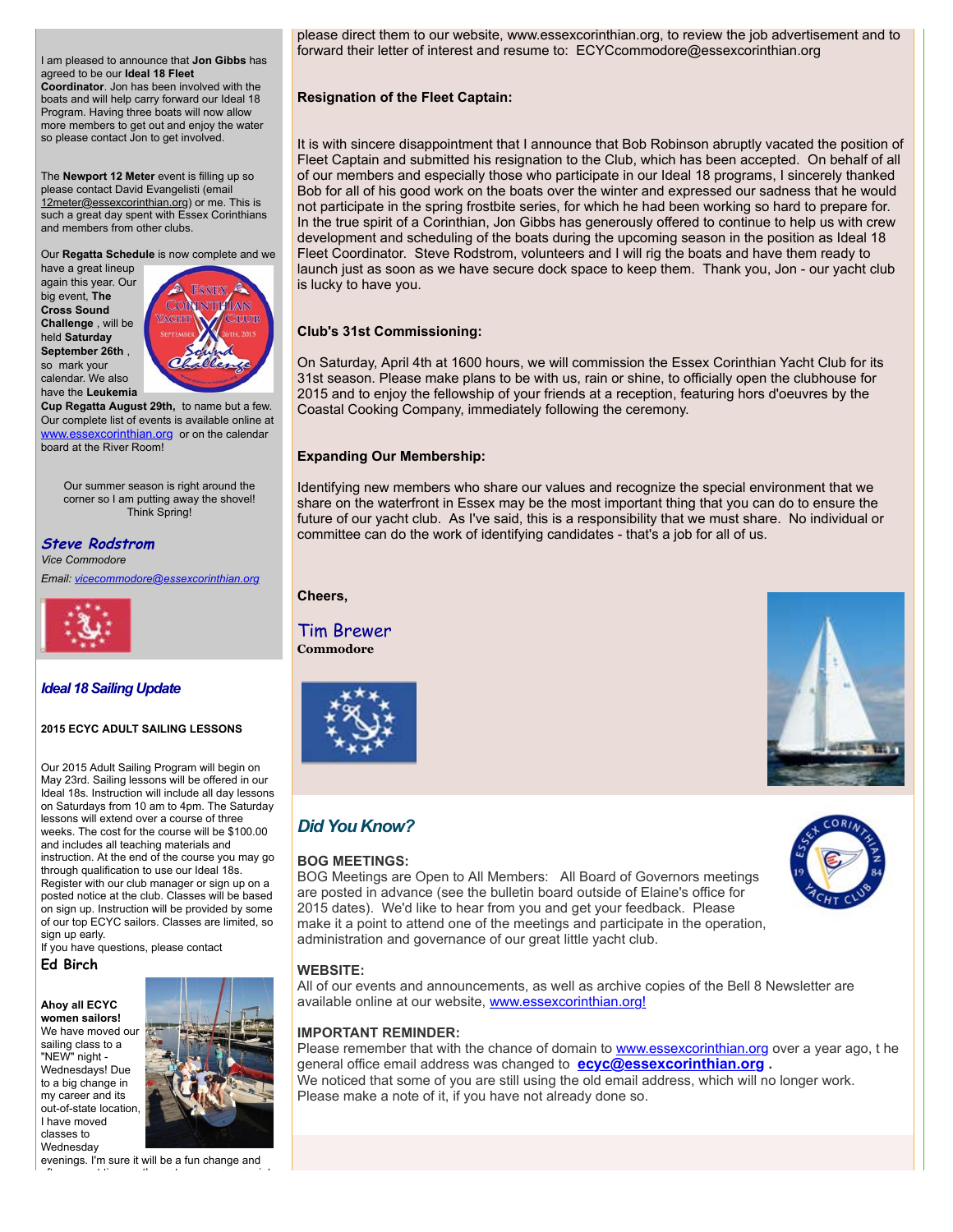after a great time on the water we can come into the club and enjoy some wonderful music and dinner. Class time will be 5:00 to 7:00pm. Classes will start on July 1st. I will also be offering semi-private lessons earlier in the afternoon on Wednesdays, for anyone who desires more one-on-one instruction; these will be by appointment.

I look forward to seeing everyone this summer!

Happy Sailing, **Cindy Gibbs**

#### **2015 Dingy Rack**

Please register your dingy if you plan to store it

in the ECYC racks. Unregistered craft will be removed. Please contact **Steve Rodstrom** to register if you have one of the boats in the rack now or wish to add your dinghy. Space is limited.

### *ON-SHORE & HOUSE*

Snow and ice be gone, we are ready to kick off the 2015 season! Thanks to our dedicated volunteers the house and dock area are looking great. Our Ideals are ready to go, and we are officially kicking off the 2015 season at our Annual Spring Commissioning Ceremony this Saturday, April 4th, beginning at 4 pm.

Caribbean Night brought many of us out of hibernation and reminded us that there is a lot to look forward to as the year progresses! Thank you to the volunteers who helped make the evening a great success!



planning a wide variety of events during 2015, I encourage you to join a committee, whether on- or off-shore, we need you! We have a very motivated Board of Governors, and we welcome

Jeff and Holly Ridgway in the Caribbean Spirit

members' support in any of our endeavors! This is one of the characteristics that makes ECYC so special - we all share the Corinthian Spirit and come together to help. If you have suggestions or comments, please feel free to contact me or any of our board members to share. ECYC lives and breathes with the help of our membership.

See you all soon,

### **Ruth Emblin Rear Commodore**

**Email: [rearcommodore@essexcorinthian.org](mailto:rearcommodore@essexcorinthian.org)**



*SIGN UP NOW!* **LEUKEMIA CUP KICK-OFF 2015**

### *Galley News*

The leprechauns were out in force as Coastal Cooking Company put on another delicious St Patrick's Day feast. This has become an ECYC tradition and none were disappointed in Chef Ed and Monique's corned beef and cabbage and other traditional Irish fare. The excitement continued with a rockin' Caribbean Night-another fun-filled night to kick-off the 2015 season.

The year's second theme night is scheduled for **Friday, April 17th**. Please plan to join us as Coastal Cooking Trattoria tempts us with a wide variety of delectable pastas and Italian fare. This was one of last year's most popular events and it is sure to be a crowd pleaser again this year.

**And, of course, don't forget to make your reservations for the Easter Brunch on Sunday, April 5th.** Monique and Chef Ed's delicious holiday brunches are known far and wide. Two seatings, 10:30 and 12:30, are set to accommodate all who wish to attend.

Email Monique at moniqu[e@coastalcookingcompany.com for mor](mailto:monique@coastalcookingcompany.com)e information!



*Coastal Cooking Company will also hold a Mother's Day Brunch on Sunday, May 10th. We will post menu and reservations information shortly!* 

*Remember, we publish updated menus via e-blasts and on our website. Check back often to see what is new: [www.essexcorinthian.org/dining.html](http://r20.rs6.net/tn.jsp?e=0013bWYfMFswkB5iqTT9mWJfsSKYTb1TXfHvO72Bxou-pgussqz6SDzl7LPAoa5Equ_wJu0ID_fjEz41iVuor1BDxNQmuj2o33G0-AMpGt_GLQSl8cw2x9OU7Uf16a5hm0l)* 

Looking forward to seeing you at the club!

### **Hollis Barry**

*Galley Liaison*

### *Did You Know?*

**We want your feedback about our galley activities.** Please let us know what you think! Email Hollis at [galleyliaison@essexcorinthian.org](mailto:galleyliaison@essexcorinthian.org)

### **Spring Galley Hours:**

#### **Lunch:**

Wednesday, Thursday, Friday and Saturday (self-service) 11.30 am to 2.00 pm

#### **Dinner:**

Friday (table service) 6.00 pm to 8.30 pm

#### **Brunch:**

Sunday (self-service) 11.00 am to 2.00 pm - special brunch hours on selected holidays!

### *Strategic Planning Update:*

Dear Fellow Members,



*We want to know what you think about our galley!*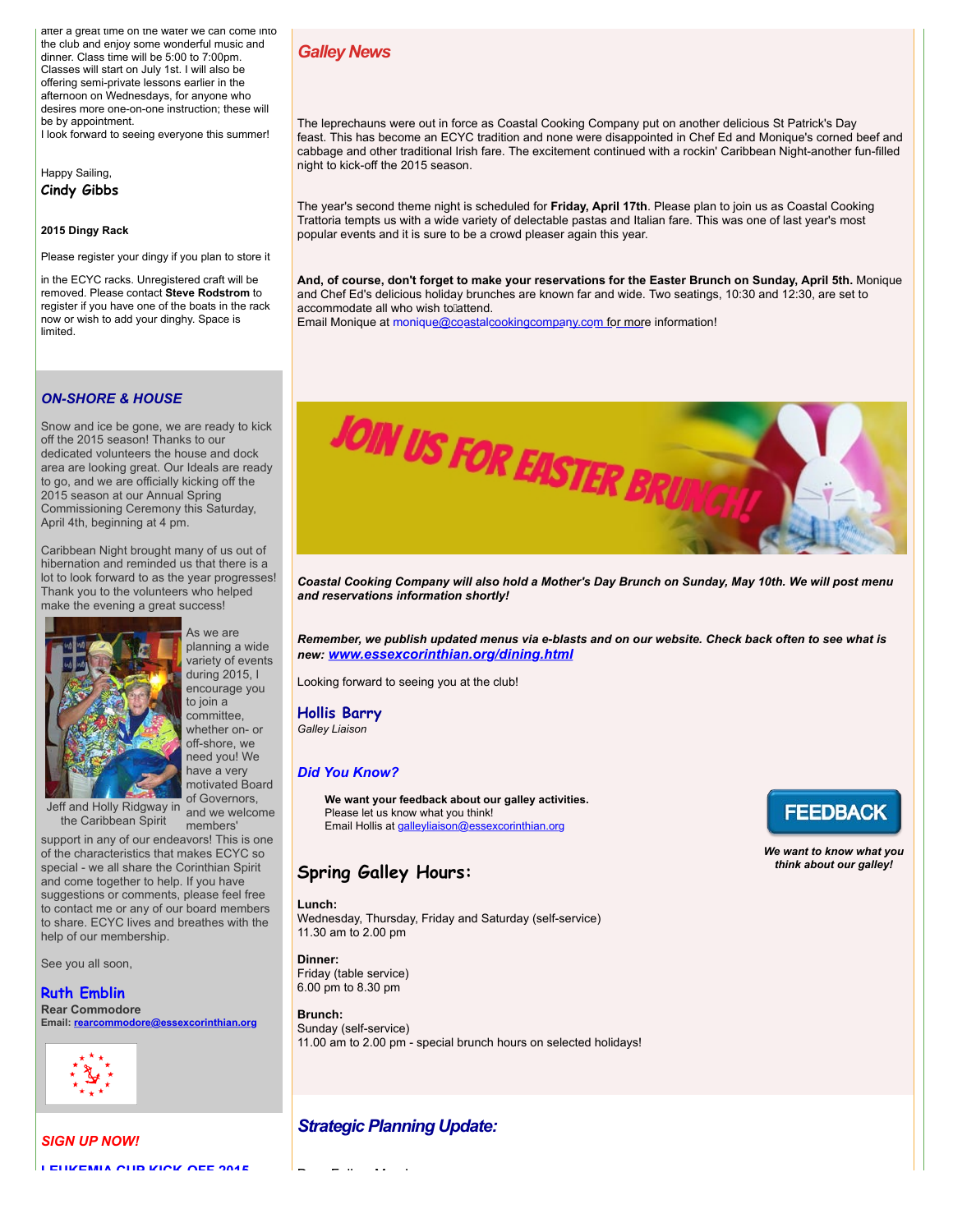### **LEUKEMIA CUP KICK-OFF 2015**

**Tuesday, May 12th, is the date for the official Kick-Off for the 2015 Leukemia Cup Regatta season**, hosted once again at



ECYC. **Gary Jobson** will visit the club to share his experiences as an Americas Cup Sailor, as a cancer survivor and National Chairman for the Leukemia Cup Regatta. This is a fundraising event

open to the public - please invite your friends and neighbors to attend. ECYC is not only proud to be the current holder of the Leukemia Cup (displayed in our trophy case), but also an **official sponsor** of the regatta, joining Duck Island and North Cove Yacht Clubs in their efforts to gain attention for the life-saving work of the **Leukemia & Lymphoma Society**. Tickets may be purchased online at [www.leukemiacup.org/ct!](http://r20.rs6.net/tn.jsp?e=0013bWYfMFswkB5iqTT9mWJfsSKYTb1TXfHvO72Bxou-pgussqz6SDzl7LPAoa5Equ_wJu0ID_fjExhwI7SAqPlp255rOqEpJOQqYlhoo6etvLnyEchlqjZog==)

*PLEASE support this important event*

*and join us for an inspiring evening. Register now!* 

If you have questions, please contact Ruth Emblin at

**[rearcommodore@essexcorinthian.org](mailto:rearcommodore@essexcorinthian.org)**.

Sign up now for the **2015 Eastern Connecticut 12-Meter Challenge in Newport, RI!, to be held on June 6th**! *Limited space is available.* While this year's "Challenge" will be spearheaded by 2014 winner North Cove Yacht Club, who will also host the post-regatta party on Sunday, June 7th, your contact at ECYC is Dave Evangelisti. Please email him at

**[12meter@essexcorinthian.org](mailto:12meter@essexcorinthian.org)**.



Stay tuned for more event announcements or refer to the bulletin board at the club! We

also publish event information at our website at **[www.essexcorinthian.org](http://r20.rs6.net/tn.jsp?e=0013bWYfMFswkB5iqTT9mWJfsSKYTb1TXfHvO72Bxou-pgussqz6SDzl7LPAoa5Equ_wJu0ID_fjEz41iVuor1BDxNQmuj2o33G0-AMpGt_GLSTy_eZIJGN4w==)**.

#### *House Committee Update:*

We can all hope spring finally shows up, cannot stand to think we'll have a repeat of last year's tardy spring arrival. I want to get flowers in the front planters, colorful blossoms hanging on the deck, get to work sprucing up the outside, and get the deck refurbishment started.

The house committee should have a busy early season to have all in place before the primary summer months, will make for a very active next couple of months. Of course, all members are welcome and encouraged to help out as workdays and individual tasks are announced. I will be reaching out to the house committee soon for individual POC's (point of contacts) for each of the specialized areas: Interior; Exterior; HVAC; Electrical; Gardening; Galley. These POC's will become the subject matter expert and overall lead for these focus building

Dear Fellow Members,

At the last Board meeting I provided the governors with a preliminary outline of the process I propose the Board follow to develop a strategic plan. A more detailed proposal principally focused on the preparation phase of the process will be generated in the next 60 days.



**Richard Pierce Strategic Planning Chair Email: [strategy@essexcorinthian.org](mailto:strategy@essexcorinthian.org)**

### *Our Heartfelt Thanks To Elaine Kyle*



Elaine Kyle, Club Manager, receiving award at 2013 Decommissioning Ceremony

### *Green Tip of the Month:*

*Okay, so this may not really apply to boating, but while we are waiting for the last shreds of snow to disappear and for our boat launch dates, some of us may be looking at our gardens considering ways to spruce up the backyard a bit after this long, harsh winter.*

In the past I used to just run to the nearest garden center and purchase whatever looked nice and was readily available. But often these plants are not native species, and may overwhelm native plants. Some of the larger distributors apply pesticides to their mass plantings that may be toxic to more than just pests... for example, bees and butterflies have been known to be negatively affected by some of these "mega garden center plants". A new

report suggests that even if we buy planets labelled "bee-friendly" at those large box stores, we may inadvertently be poisoning the insects. More than half of the labeled plants sampled at mega garden centers in the US and Canada contained highly toxic levels of neonicotinoids, which can kill bees, butterflies and other pollinators. And if they don't kill them outright, they impair the insect's immune systems and sense of navigation, which may turn your yard into a flowery trap. Several butterfly species (among them the Monarch) are endangered now, and bees are also reaching critical numbers. So why not get away from those mass-grown plants, find a smaller garden supplier with knowledge of native species, and plant a garden that attracts and supports beneficial insects?



**The ECYC Board of Governors** 

#### **Butterfly-Attracting Plants**

We all know that butterflies evolve from caterpillars. And caterpillars are voracious eaters. So the best way to get along with caterpillars is to grow food plants specifically for caterpillars. Adult butterflies spend their short lives looking for mates and laying eggs. They also need nectar-rich flowers to feed them while they search for the perfect spot to lay eggs.

Violets, pansies, and Johnny-jump-ups feed the young of many fritillary species. Drifts of these hardy, sweetly scented flowers attract the dramatic, 3-inch-wide great spangled fritillary as well as smaller meadow fritillary and their intricately patterned relatives. New England aster (Aster novae-angliae) and related species host the caterpillars of butterflies such as clouded sulfurs, checkered whites, and pearl crescents. Many adult butterflies, especially the Monarch, depend on its abundant nectar for energy in late summer and early autumn. Monarchs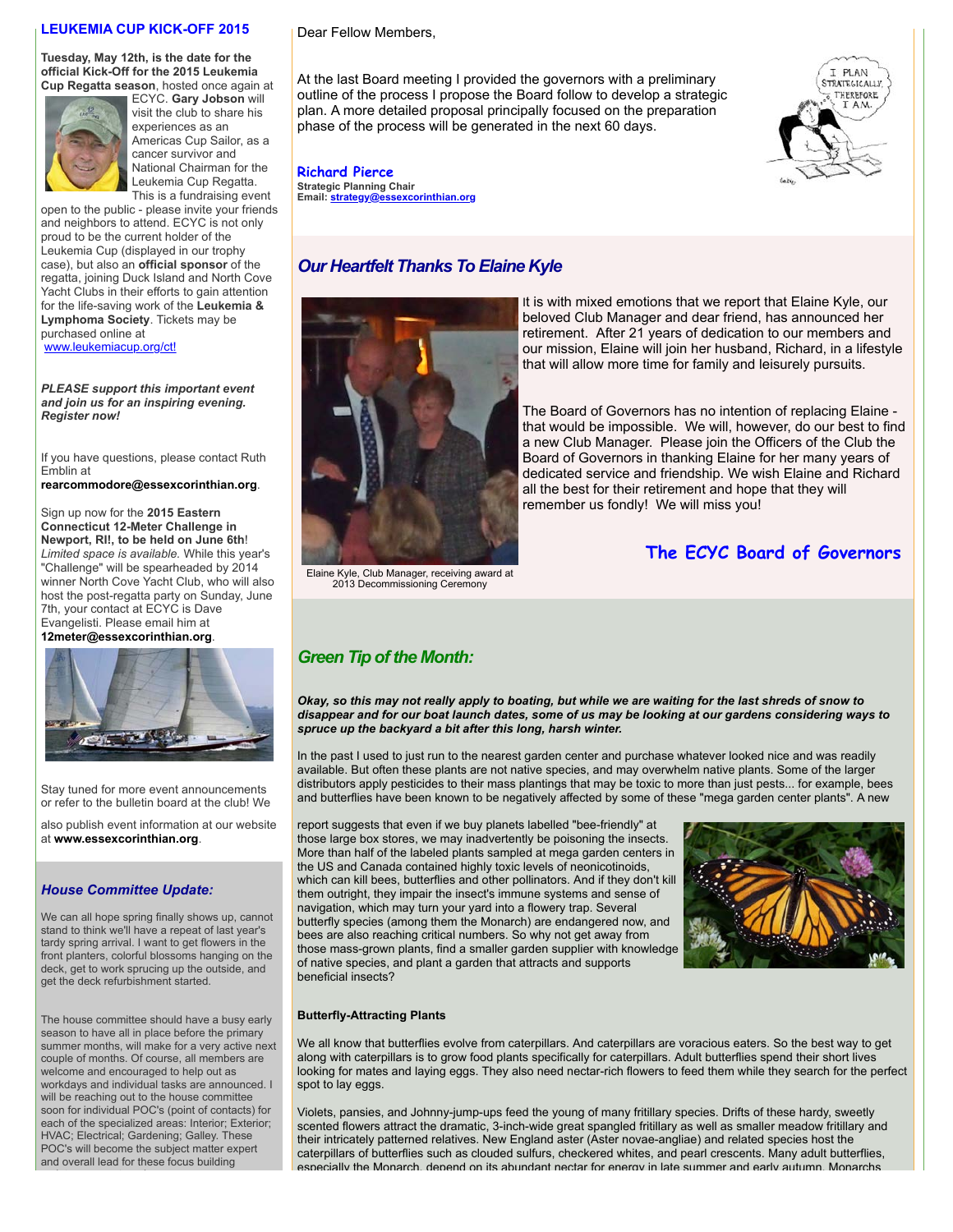maintenance categories.

I can't wait for spring to really start in earnest!!

**Chuck Grusse House Chair Email: [house@essexcorinthian.org](mailto:house@essexcorinthian.org)**

### *Entertainment Committee Update:*

Great Caribbean night! Ed's food Truck provided some fabulous dishes and along with some fortified fruit juice with vitamin 'R' , (courtesy of my husband Dick) we all had a great time, despite the snow falling outside.

Having a DJ was a great solution to our "acoustic issues". It gave us the ability to control the volume of the music on request. Our senior members were enjoying themselves and were able to meet and mingle with some of our newer members.

Special thanks to all my setup and cleanup teams...no way we could do this without you!

We are heading into our season now, with lots of of shore and on shore events so look for the eblasts and announcements. Remember, our events are listed online at our website, just go to [www.essexcorinthian.org](http://r20.rs6.net/tn.jsp?e=0013bWYfMFswkB5iqTT9mWJfsSKYTb1TXfHvO72Bxou-pgussqz6SDzl7LPAoa5Equ_wJu0ID_fjEz41iVuor1BDxNQmuj2o33G0-AMpGt_GLSTy_eZIJGN4w==) ... and click on "Events"!

We will start the Ladies on Deck get-togethers as soon as the deck is ready and the weather gets warmer. I am so looking forward to some great apps and good wine - and good company!

If you have any questions or suggestions, please call me at 860 227-1363 or email me at events@essexcorinthian.org .

**Cheryl Arndt Entertainment Chair Email: [events@essexcorinthian.org](mailto:events@essexcorinthian.org)**

### *Membership Update:*

Commissioning is this weekend so its official! Despite the bits of snow remaining on the ground and the icebergs in the River the boating season has begun, and with that comes good times and great events at ECYC. We know you've invited friends to join you for races as well as at the raft ups, summer events, the boat parade and Trees in the Rigging. So why don't you invite them to join us as ECYC Members? If they join now they can participate as Members in the ECYC/EYC "Round the Buoys" Regattas, the 12 Meter Newport Regatta, the Three Mile Harbor Race and Raft Up, the ECYC Summer Cruise and much more. We are off to a good start for this season with applications coming in this week (there will be an official announcement of new members in upcoming publications); please speak with your friends and acquaintances about membership and let them share in all ECYC has to offer.

**Val Votto Membership Chair** Email: [membership@essexcorinthian.org](mailto:membership@essexcorinthian.org)

### **CLUB MANAGER WANTED!**

The Essex Corinthian Yacht Club Board of

especially the Monarch, depend on its abundant nectar for energy in late summer and early autumn. Monarchs  $k$ annot reproduce unless they have milkweed plants at their disposal. There are several special of milkweed (not a weed, despite its name, actually a very ornamental plant and a great accent behind base plantings). Look up "Asclepias" to find out more. Other important late-season nectar sources include zinnia, marigold (Tagetes spp.), goldenrod (Solidago spp.), Joe Pye weed (Eupatorium spp.), and sedum (Sedum spectacle).



To encourage the widest variety of butterflies, let your garden go wild around the edges; leave room for wild grasses, clover, nettles (Urtica spp.), willows, sassafras, and milkweed (Asclepias spp.). Thickets, marshes, meadows, and wooded edges provide the rich habitats that butterflies call home.

Monarchs, for example, tend to return to gardens where milkweed grows in abundance, so if you love butterflies, this is the way to encourage them and help them return from the brink of extinction!

Common Milkweed

#### **Attracting Other Beneficial Insects**

First you should learn to distinguish between the "good" and the "bad" insects. Not all insects are a threat to your garden, and many of them actually help fight off other plant predators. You can classify the "good" insects using the so-called "three P's system".

Think **P**ollinators, **P**redators and **P**arasites: Pollinators include insects such as honeybees and butterflies; they fertilize flowers, increasing the productivity of food crops ranging from apples to zucchini. Predators, such as lady beetles and soldier bugs, consume pest insects as food. Parasites use pests as nurseries for their young. In a diversified garden all three 'P's' are feeding on pests or on flower pollen and nectar. Learn to recognize the "good" bugs and leave them to do their work. Don't use broad-spectrum herbicides or pesticides on them, or you will upset the intricate balance.

Plants that attract beneficial insects include lupine, basils, calendula, baby's breath, cosmos, lobelia, sunflowers, violas, among the annuals, and perennials like angelica, blanket flowers, cardinal flowers, coneflowers, elderberry, goldenrod, lavender, milkweed, of course, penstemon, stonecrop, yarrow, to mention just a few.

If you would like to find out more about Native Species to plant in your garden, and how to attract beneficial insects, please follow the links below!

### [Plant Native](http://r20.rs6.net/tn.jsp?e=0013bWYfMFswkB5iqTT9mWJfsSKYTb1TXfHvO72Bxou-pgussqz6SDzl7LPAoa5Equ_wJu0ID_fjEzNQmOqTrEa2Kw4HmSbjzJOQUlsYK26ABfrqXmkV7ZdnwR_1ckz0JIb)

**[Attract Beneficial Insects](http://r20.rs6.net/tn.jsp?e=0013bWYfMFswkB5iqTT9mWJfsSKYTb1TXfHvO72Bxou-pgussqz6SDzl7LPAoa5Equ_wJu0ID_fjEy_9UiUGco3Q4x2hovBcilYK7RX8dzeK3hIibH4j94gAzONtQwz-ZFFaE3OR3OThntNLPwMci7FMhv9hKlU59Q8I8SonDDG2ZbswB6eKxzR0S5QEKJ4LpP23ZhCk9Ty6CGxAmLgKG4Cpg==)** 

Happy (pre-boating) gardening!

**Ruth Emblin** *Rear Commodore & Fleet Communicator*



# *Ship's Store Special For April 2015:*



# **Club ties are \$5 off this month!**

Complete the Corinthian look with a special club tie!

If you would like to purchase something from the Ship's Store, please see Jean Brewer or any bridge member for more information!